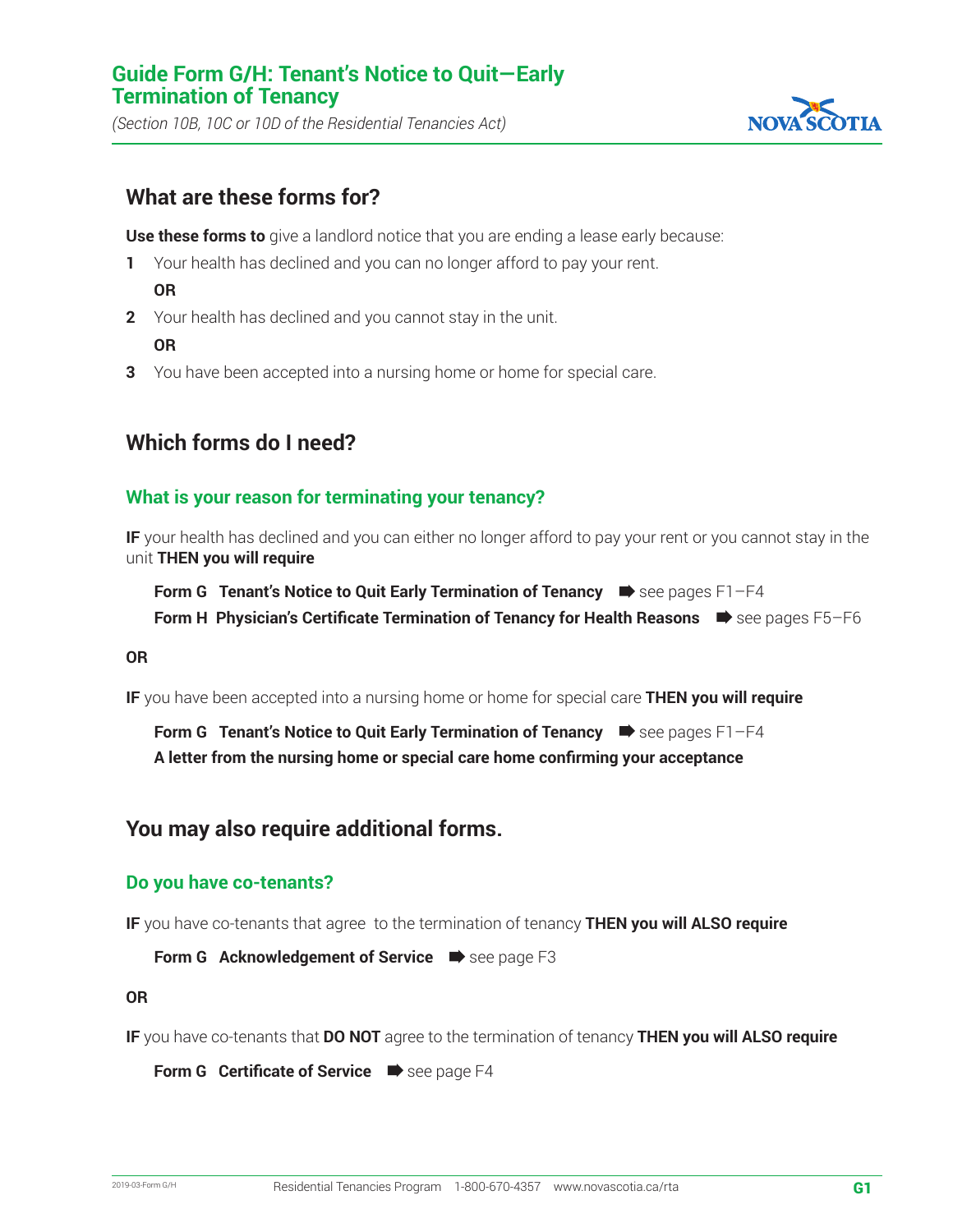

# **How to complete Form G - Tenant's Notice to Quit**

#### **To**

Give the landlord's name as it appears in the lease. If you do not have a lease, use the landlord's full name or company name

#### **Address of residential premises**

Give the complete address of the place you are renting as it appears on the lease. If you do not have a lease, give the full civic address, including the postal code

#### **I am giving one month's notice that I am terminating my tenancy on**

Give this notice to your landlord before the day of the month when your rent is payable under your current lease.

#### **Reason for termination**

Check the situation that applies to you.

#### **Other tenants (co-tenants)**

If you live alone, choose the first option. If you live with others, you must tell them you are ending your lease. (See Note to Tenant page F2.)

#### **Security deposit return**

This section is optional.

The Residential Tenancies Program recommends landlords and their tenants (or their representatives) inspect the unit at the end of the lease and make a written agreement about the return of the security deposit.

If you wish to have your security deposit returned, either provide a mailing address or contact your landlord.

#### **Sign and date this form**

Provide your full name. Providing contact information is optional.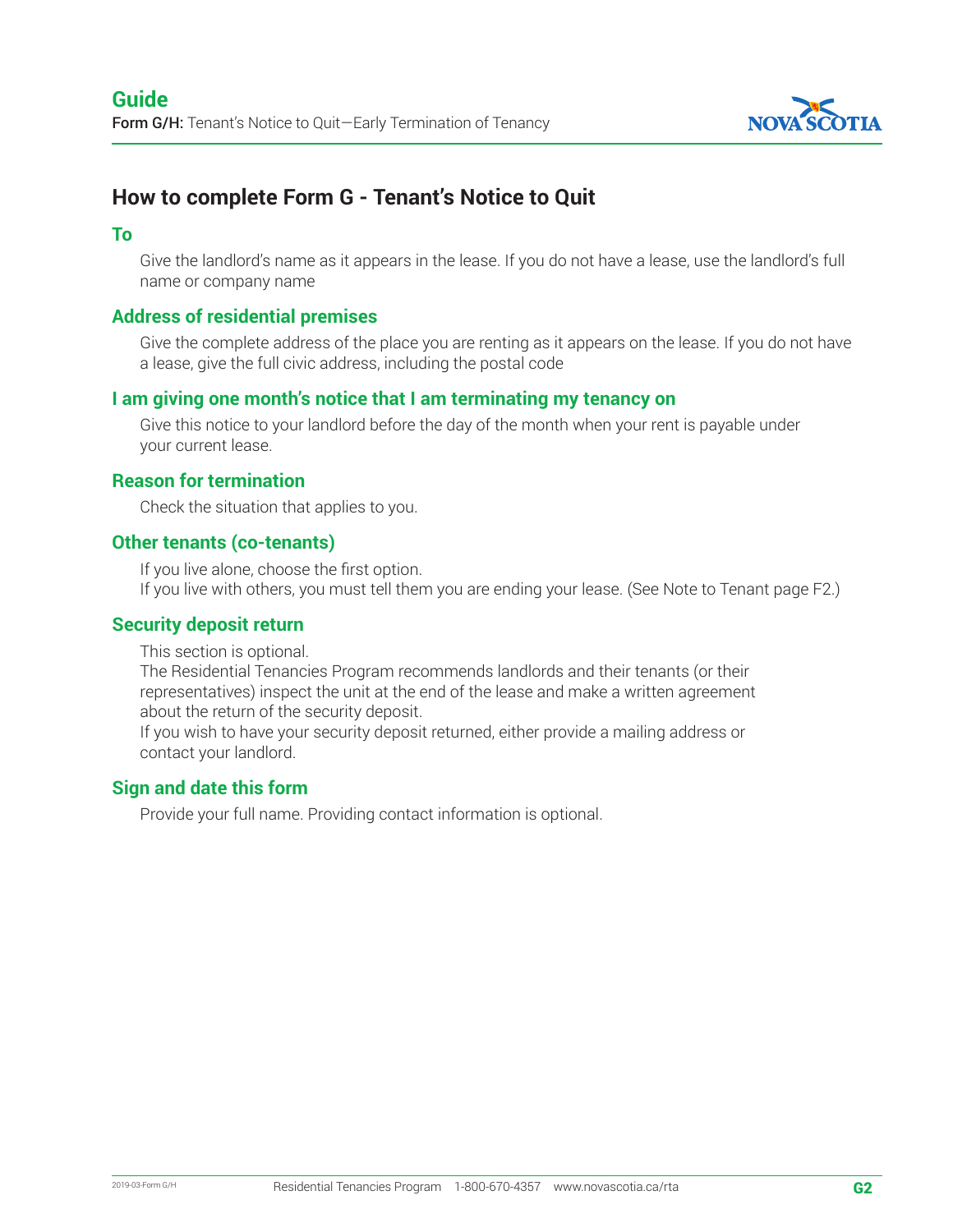

## **How to complete Form G - Acknowledgement of Service**

**If you live with others and the lease is in your name, your notice to quit ends the lease for them as well. You must tell them you are ending your lease before you tell the landlord.**

#### **Make a copy of this form and give it to each person who lives with you.**

You then have two options:

**1** If the other people who live with you agree with ending the lease, have them sign and date Form G: Acknowledgement of Service. If the landlord agrees, the people who live with you can sign a new lease with the landlord.

#### **OR**

**2** If the other people do not agree with ending the lease, you must complete a Certificate of Service on page F4 of the form. This means you are confirming that you have correctly served each of the other tenants. Fill in the blanks with your name and address, and the day on which you served the other person. The date the form is successfully served will depend on how you served it. The Certificate of Service on page F4 of the form will provide you this information.

## **How to complete Form H - Physician's Certificate**

#### **Complete tenant section only.**

#### **Tenant's name**

Give your name as it appears in the lease. If you do not have a lease, use your full name.

#### **Address of residential premises**

Give the complete address of the place that is being rented as it appears on the lease. If you do not have a lease, give the full civic address, including the postal code.

#### **Landlord name and telephone**

Give the landlord name and telephone number that appear in your lease, or, if you don't have a lease, ask the landlord what name and telephone number to use.

#### **Physician section**

Have your doctor complete the rest of the form. The doctor's office may charge a fee for this.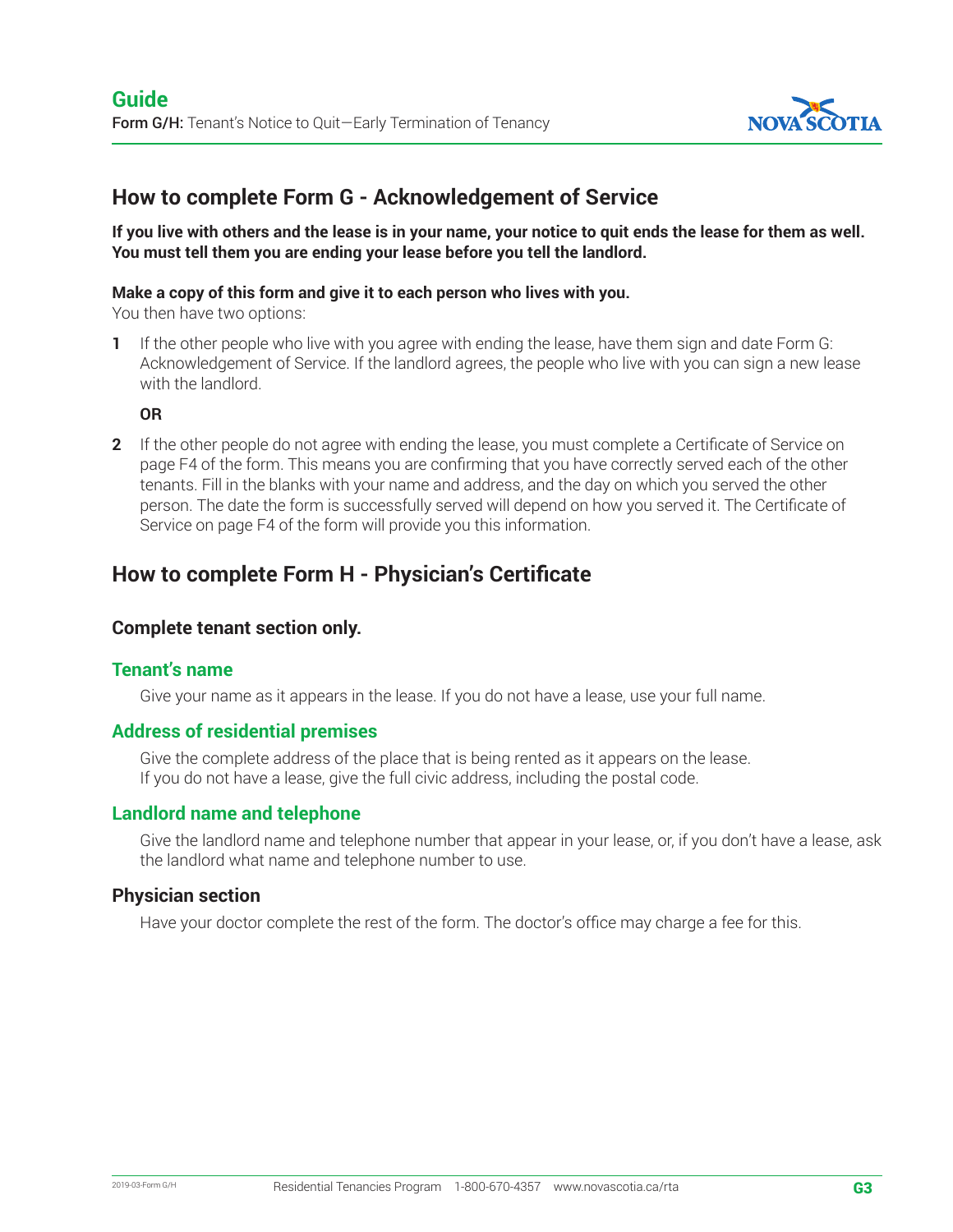

# **What do I do with the completed forms?**

 **Formally serve the landlord with** 

- **1 The original of Form G** (2 pages) AND
- **2 Physician's Certificate Form H** (2 pages) or **letter from the nursing home** or **home for special care** AND (if you live with others)
- **3 Acknowledgement** or **Certificate of Service**

You may do this in several ways:

- **1** Personally, hand the form to the landlord or an agent of the landlord, the property manager or the superintendent. You can also have someone else do this for you. Date served is the same date.
- **2** Leaving a copy in the landlord's mailbox or mail slot at an address listed in the lease for the landlord, property manager or superintendent Date served is the same date.
- **3** Sending it by pre-paid registered mail, express post or courier service to an address:
	- a. Stated in the lease
	- b. Where the landlord carries on business as a landlord
	- c. Where the rent is payable

Date served is the 3rd day after the date mailed. Keep a copy of the receipt showing proof that the notice was prepaid and properly addressed and sent.

- **4** Sending it electronically, only if the landlord has provided in the lease an electronic address to receive documents. The electronic copy must be substantially the same as the original and capable of being retained by the landlord so that they can use for later reference. Date served depends on the time and the day sent as follows:
	- If sent before 4:00 pm on any day other than a Saturday, Sunday or holiday, it is deemed to have been served on the day sent.
	- If sent after 4:00 pm on any day, it is deemed to have been served on the next day that is not a Saturday, Sunday or holiday.
	- If sent on a Saturday, Sunday or holiday, it is deemed to have been served on the next day that is not a Saturday, Sunday or holiday.

#### *Keep a copy of all these forms for your records.*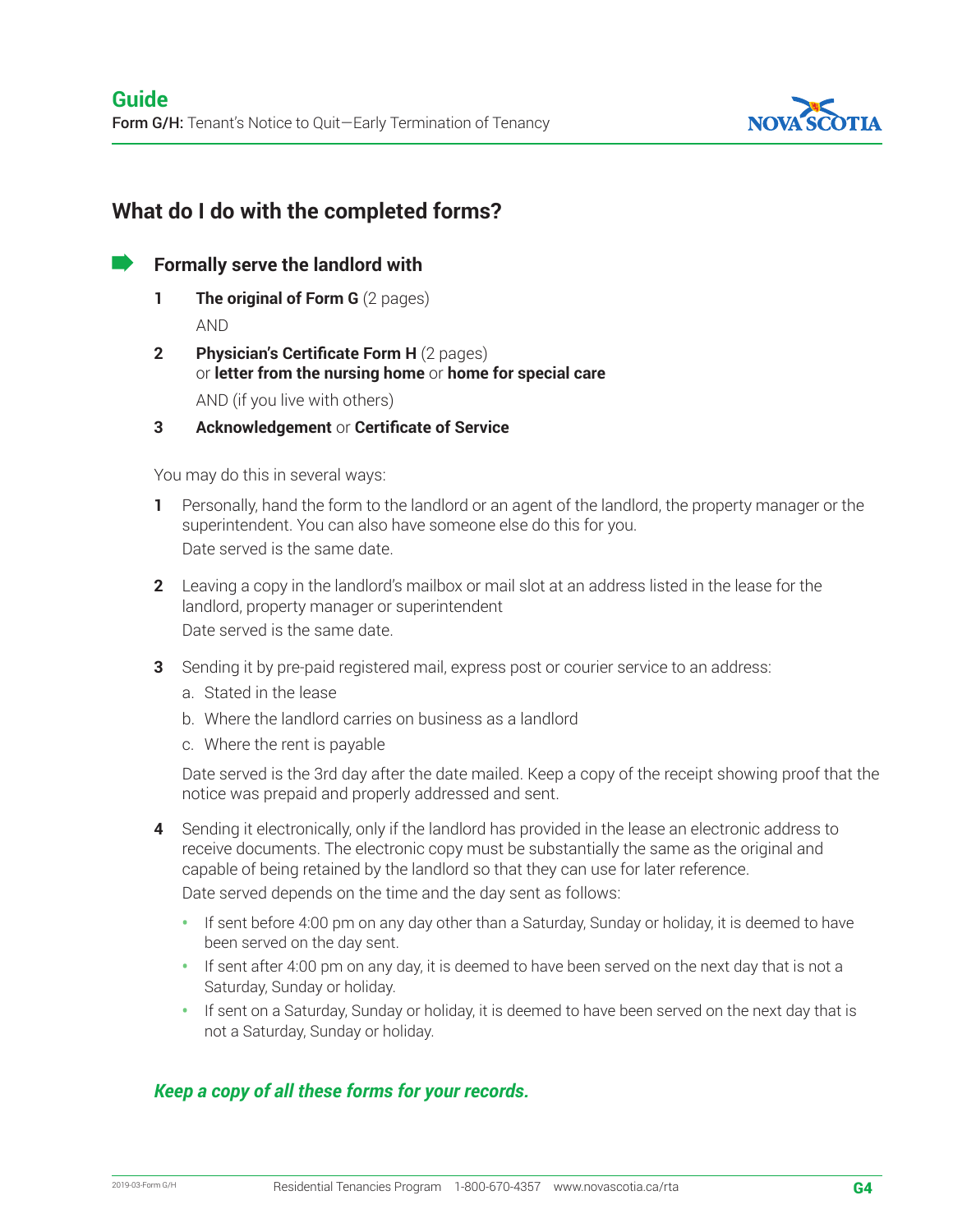# **Form G: Tenant's Notice to Quit—Early Termination of Tenancy**

*(Section 10B, 10C or 10D of the Residential Tenancies Act)*



| Street number and                                                                                                                                                                                                     | <b>Address of residential premises</b>                                                                                                                                                                                                 |                                                                                                                                                                                                                                                                         | Apartment _____________  |
|-----------------------------------------------------------------------------------------------------------------------------------------------------------------------------------------------------------------------|----------------------------------------------------------------------------------------------------------------------------------------------------------------------------------------------------------------------------------------|-------------------------------------------------------------------------------------------------------------------------------------------------------------------------------------------------------------------------------------------------------------------------|--------------------------|
|                                                                                                                                                                                                                       |                                                                                                                                                                                                                                        |                                                                                                                                                                                                                                                                         | Postal code____________  |
|                                                                                                                                                                                                                       | I am giving one month's notice                                                                                                                                                                                                         | that I am terminating my tenancy on (YYYY MM DD) _____________________                                                                                                                                                                                                  | because:                 |
| payable under the lease.                                                                                                                                                                                              |                                                                                                                                                                                                                                        | Tenant please note: This notice must be given to the landlord before the day of the month that rent is                                                                                                                                                                  |                          |
| Q.<br>Certificate in Form H.                                                                                                                                                                                          | <b>Reason for termination</b> (check one)                                                                                                                                                                                              | A significant deterioration of my health has reduced my income so that I can no longer pay my rent<br>in addition to my other reasonable expenses (Section 10B of the Act). I am attaching a Physician's                                                                |                          |
| $\Box$                                                                                                                                                                                                                |                                                                                                                                                                                                                                        | A significant deterioration of my health has, in the opinion of my physician, resulted in my inability to<br>continue the lease or makes these residential premises inaccessible to me (Section 10C of the Act).<br>I am attaching a Physician's Certificate in Form H. |                          |
| I have been accepted into a nursing home or home for special care on a permanent basis (Section 10D<br>$\Box$<br>of the Act). I am attaching a letter from the nursing home or home for special care confirming this. |                                                                                                                                                                                                                                        |                                                                                                                                                                                                                                                                         |                          |
| $\Box$                                                                                                                                                                                                                | <b>Other tenants</b> (check applicable box)                                                                                                                                                                                            | No other tenants reside in the residential premises.                                                                                                                                                                                                                    |                          |
| ❏                                                                                                                                                                                                                     | I am attaching proof that I have served all of my co-tenants with a copy of this Notice to Quit.<br>Proof is attached as a completed (choose one) $\Box$ <b>Acknowledgment of Service</b> form<br><b>Q Certificate of Service</b> form |                                                                                                                                                                                                                                                                         |                          |
| u.<br>$\Box$                                                                                                                                                                                                          |                                                                                                                                                                                                                                        | <b>Security deposit return</b> This section is optional. (check one)<br>I will make arrangements at a future time for the return of my security deposit.<br>Please return my security deposit to me at the forwarding address below:                                    |                          |
| Street number and                                                                                                                                                                                                     |                                                                                                                                                                                                                                        |                                                                                                                                                                                                                                                                         | Apartment ______________ |
|                                                                                                                                                                                                                       |                                                                                                                                                                                                                                        |                                                                                                                                                                                                                                                                         |                          |
|                                                                                                                                                                                                                       |                                                                                                                                                                                                                                        |                                                                                                                                                                                                                                                                         |                          |
| Sign and date this form                                                                                                                                                                                               |                                                                                                                                                                                                                                        |                                                                                                                                                                                                                                                                         |                          |
|                                                                                                                                                                                                                       |                                                                                                                                                                                                                                        |                                                                                                                                                                                                                                                                         |                          |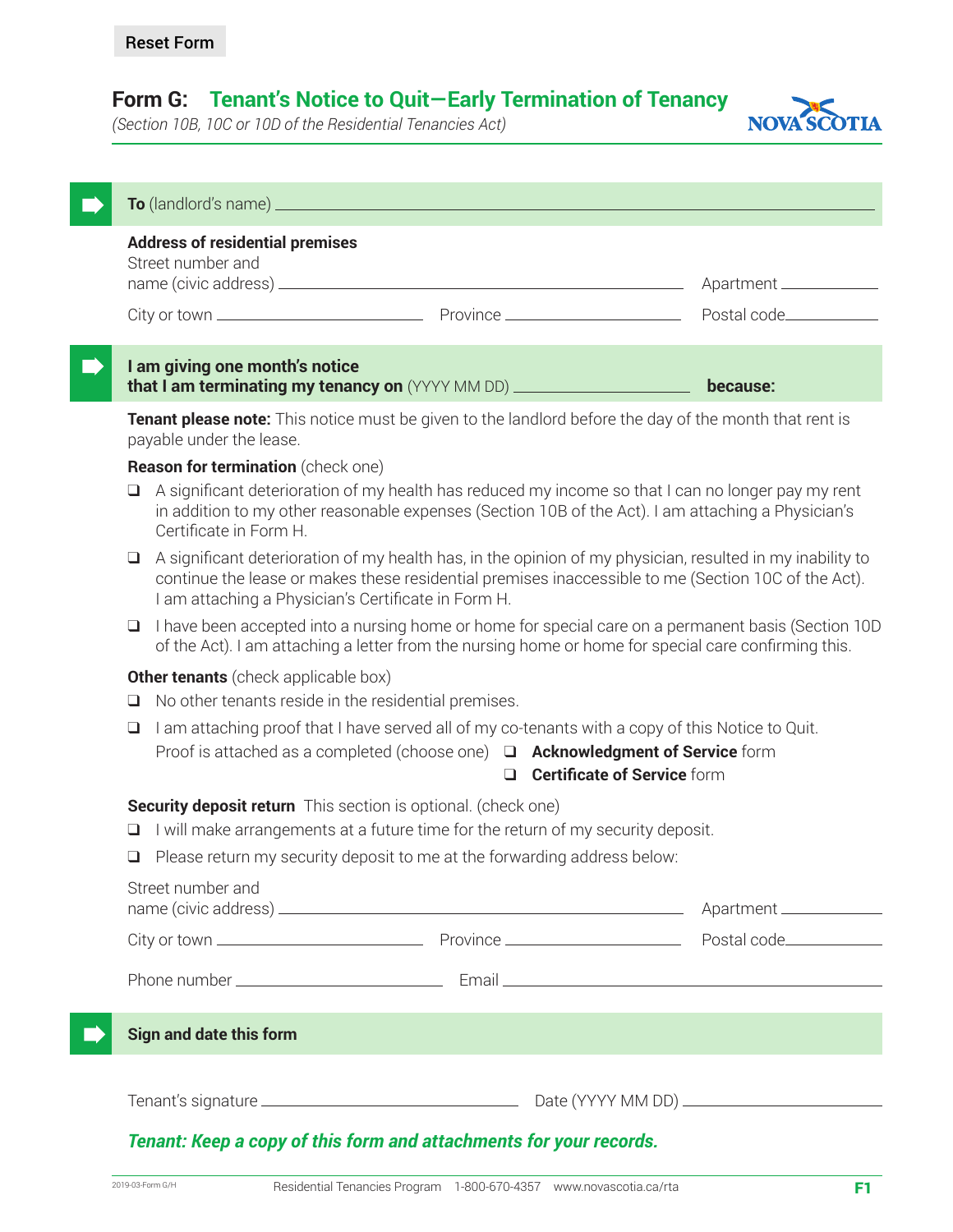

*(Section 10B, 10C or 10D of the Residential Tenancies Act)*

# Note to Tenant: **Proof of Service to All Co-Tenants**

**If other tenants reside in the same residential premises, you must serve all the tenants in the same residential premises (your co-tenants) with a copy of this Notice to Quit at least 1 month before the termination of tenancy.** You must give the landlord proof of service of all your co-tenants with a copy of this Notice to Quit, which means that for each co-tenant, you must give your landlord either:

An **Acknowledgment of Service**, in the form attached, signed by each co-tenant acknowledging that they have been served with a copy of this Notice to Quit; **OR**

A **Certificate of Service**, in the form attached, for each co-tenant saying how you served a copy of this

Notice to Quit on them.

*(See subsections 10B(1), 10B(3), 10C(1), 10C(3), 10D(1) and 10D(3) of the Act and Section 4F of the regulations)*

# **Important Information for all Co-Tenants**

**This notice means that your tenancy is terminated on the date of termination of tenancy on page 1.**

You may make arrangements with our landlord to sign a new lease. The landlord cannot refuse to sign a new lease without a valid reason. Please contact the landlord to make arrangements to do this. **OR**

If you do not make arrangements with the landlord, you must vacate the premises by the date of termination of tenancy listed on page 1.

*(See subsections 10B(2), 10C(2) and 10D(2) of the Act)*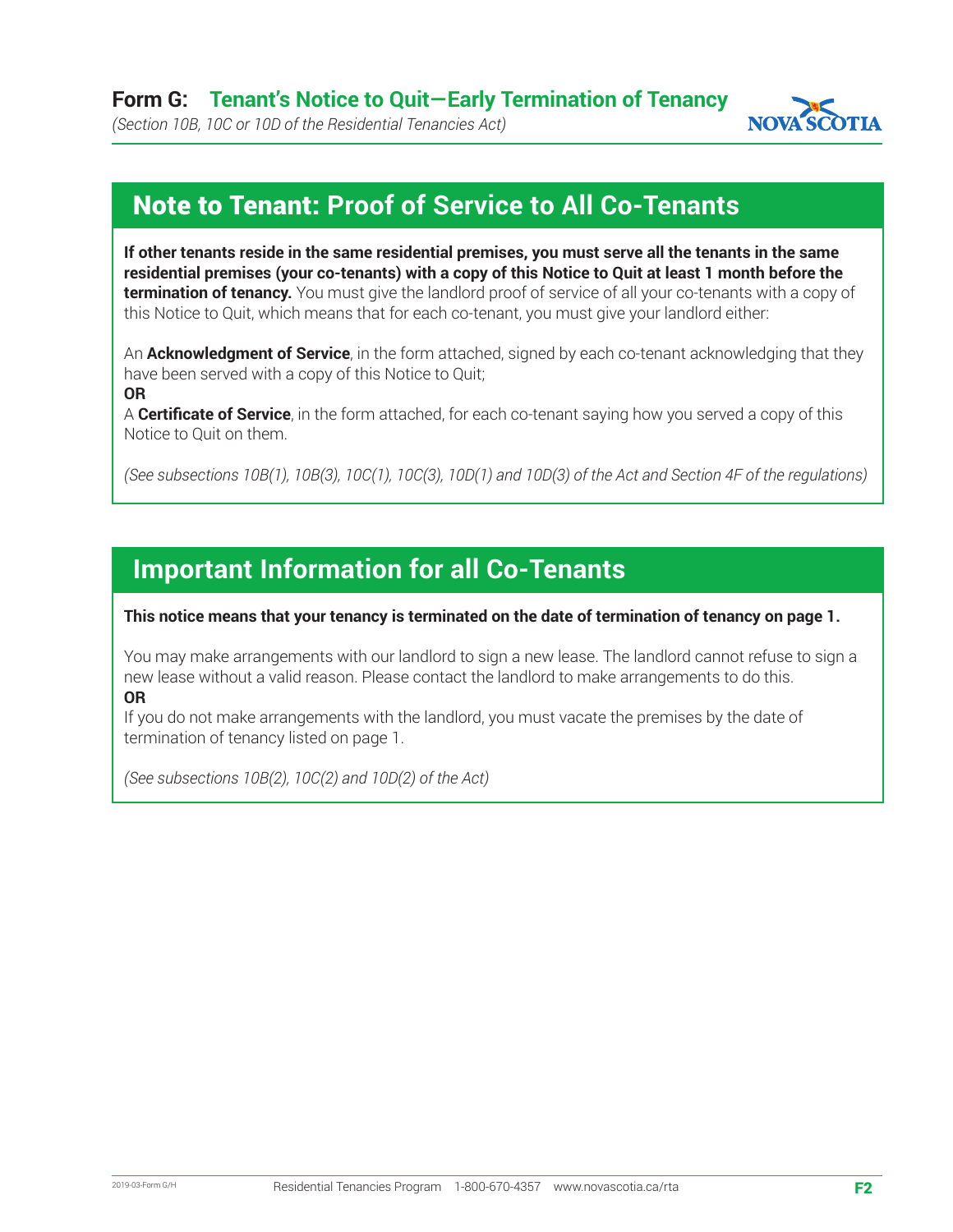# **Form G: Tenant's Notice to Quit—Early Termination of Tenancy**

*(Section 10B, 10C or 10D of the Residential Tenancies Act)*



## **Acknowledgement of Service**

**Optional** - only required if there are co-tenants.

| I acknowledge that I have been served with a copy of the attached Tenant's Notice to Quit-Early<br>Termination of Tenancy. |  |  |  |  |
|----------------------------------------------------------------------------------------------------------------------------|--|--|--|--|
|                                                                                                                            |  |  |  |  |
|                                                                                                                            |  |  |  |  |
|                                                                                                                            |  |  |  |  |
| I acknowledge that I have been served with a copy of the attached Tenant's Notice to Quit-Early<br>Termination of Tenancy. |  |  |  |  |
|                                                                                                                            |  |  |  |  |
|                                                                                                                            |  |  |  |  |
| I acknowledge that I have been served with a copy of the attached Tenant's Notice to Quit-Early                            |  |  |  |  |
| Termination of Tenancy.                                                                                                    |  |  |  |  |
|                                                                                                                            |  |  |  |  |
|                                                                                                                            |  |  |  |  |
|                                                                                                                            |  |  |  |  |
| I acknowledge that I have been served with a copy of the attached Tenant's Notice to Quit-Early<br>Termination of Tenancy. |  |  |  |  |
|                                                                                                                            |  |  |  |  |
|                                                                                                                            |  |  |  |  |
|                                                                                                                            |  |  |  |  |
| I acknowledge that I have been served with a copy of the attached Tenant's Notice to Quit-Early<br>Termination of Tenancy. |  |  |  |  |
|                                                                                                                            |  |  |  |  |
|                                                                                                                            |  |  |  |  |
|                                                                                                                            |  |  |  |  |
| I acknowledge that I have been served with a copy of the attached Tenant's Notice to Quit-Early<br>Termination of Tenancy. |  |  |  |  |
|                                                                                                                            |  |  |  |  |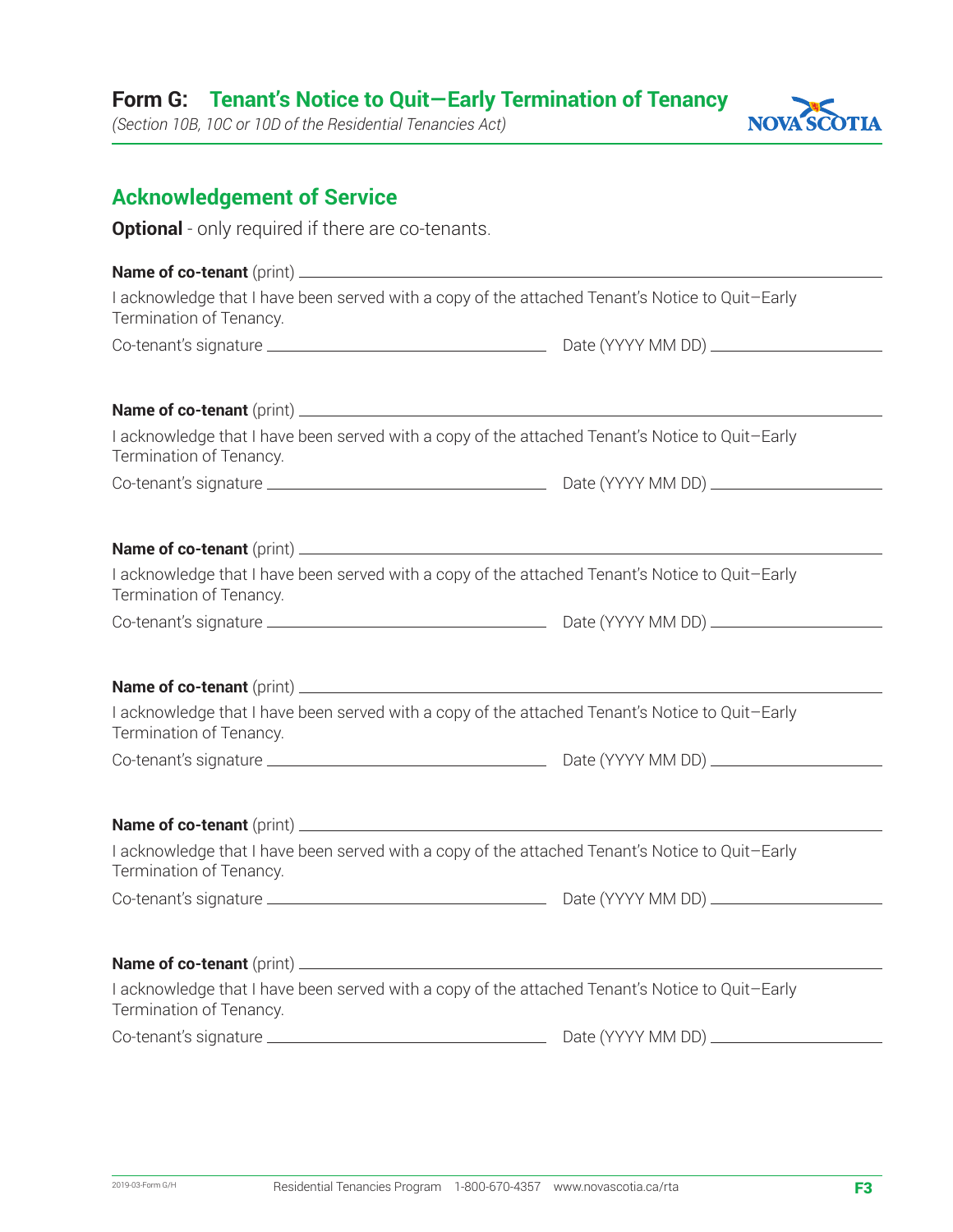## **Form G: Tenant's Notice to Quit—Early Termination of Tenancy**

*(Section 10B, 10C or 10D of the Residential Tenancies Act)*

# NOVA SCOTIA

# **Certificate of Service**

**Optional** - only required if there are co-tenants who *will not sign* the Acknowledgement of Service form.

|           |                                                                                                                                                                                                                                                                             | $I,$ (name) $\overline{\phantom{a}}$                                                                                                                                                                                                                                    |  |  |  |
|-----------|-----------------------------------------------------------------------------------------------------------------------------------------------------------------------------------------------------------------------------------------------------------------------------|-------------------------------------------------------------------------------------------------------------------------------------------------------------------------------------------------------------------------------------------------------------------------|--|--|--|
|           |                                                                                                                                                                                                                                                                             |                                                                                                                                                                                                                                                                         |  |  |  |
|           |                                                                                                                                                                                                                                                                             |                                                                                                                                                                                                                                                                         |  |  |  |
|           |                                                                                                                                                                                                                                                                             |                                                                                                                                                                                                                                                                         |  |  |  |
|           |                                                                                                                                                                                                                                                                             | attached Tenant's Notice to Quit-Early Termination of Tenancy by (check applicable box)                                                                                                                                                                                 |  |  |  |
| $\Box$    |                                                                                                                                                                                                                                                                             |                                                                                                                                                                                                                                                                         |  |  |  |
|           |                                                                                                                                                                                                                                                                             |                                                                                                                                                                                                                                                                         |  |  |  |
|           | <b>OR</b>                                                                                                                                                                                                                                                                   |                                                                                                                                                                                                                                                                         |  |  |  |
| $\Box$    |                                                                                                                                                                                                                                                                             | <b>leaving a copy in the tenant's mailbox or mail slot at</b> (address) <b>and the control of the control of the control of the control of the control of the control of the control of the control of the control of the control of </b>                               |  |  |  |
|           | <b>OR</b>                                                                                                                                                                                                                                                                   |                                                                                                                                                                                                                                                                         |  |  |  |
| ❏         |                                                                                                                                                                                                                                                                             | prepaid registered mail, prepaid express post or prepaid courier service to (address)                                                                                                                                                                                   |  |  |  |
|           |                                                                                                                                                                                                                                                                             |                                                                                                                                                                                                                                                                         |  |  |  |
|           | proof that the notice was prepaid and properly addressed and sent.                                                                                                                                                                                                          |                                                                                                                                                                                                                                                                         |  |  |  |
|           | <b>OR</b>                                                                                                                                                                                                                                                                   |                                                                                                                                                                                                                                                                         |  |  |  |
| $\Box$    |                                                                                                                                                                                                                                                                             |                                                                                                                                                                                                                                                                         |  |  |  |
|           |                                                                                                                                                                                                                                                                             |                                                                                                                                                                                                                                                                         |  |  |  |
|           |                                                                                                                                                                                                                                                                             |                                                                                                                                                                                                                                                                         |  |  |  |
|           |                                                                                                                                                                                                                                                                             |                                                                                                                                                                                                                                                                         |  |  |  |
| $\bullet$ | This Certificate must be completed by the person who served the Tenant's Notice to Quit-Early<br>Termination of Tenancy.                                                                                                                                                    |                                                                                                                                                                                                                                                                         |  |  |  |
| $\bullet$ | If you served the notice by registered mail, express post or courier service, it is deemed to have been<br>served on the 3rd day after the day of mailing. Attach the receipt for each tenant showing proof that<br>the notice was prepaid and properly addressed and sent. |                                                                                                                                                                                                                                                                         |  |  |  |
| $\bullet$ | the day it was sent, unless                                                                                                                                                                                                                                                 | If you served the notice electronically and it is sent by 4:00 pm, it is deemed to have been served on                                                                                                                                                                  |  |  |  |
|           | next day that is not a Saturday, Sunday or holiday; or                                                                                                                                                                                                                      | it is sent on a Saturday, Sunday or holiday, in which case it is deemed to have been served on the                                                                                                                                                                      |  |  |  |
|           |                                                                                                                                                                                                                                                                             | $\mathbb{R}^n$ and $\mathbb{R}^n$ and $\mathbb{R}^n$ are the set of $\mathbb{R}^n$ and $\mathbb{R}^n$ are the set of $\mathbb{R}^n$ and $\mathbb{R}^n$ are the set of $\mathbb{R}^n$ and $\mathbb{R}^n$ are the set of $\mathbb{R}^n$ and $\mathbb{R}^n$ are the set of |  |  |  |

- it is sent after 4:00 pm on any day, in which case it is deemed to have been served on the next day that is not a Saturday, Sunday or holiday.
- If you served the notice electronically, keep a copy of the email showing the date and time it was sent for 1 year after the termination of tenancy in case you need to prove service.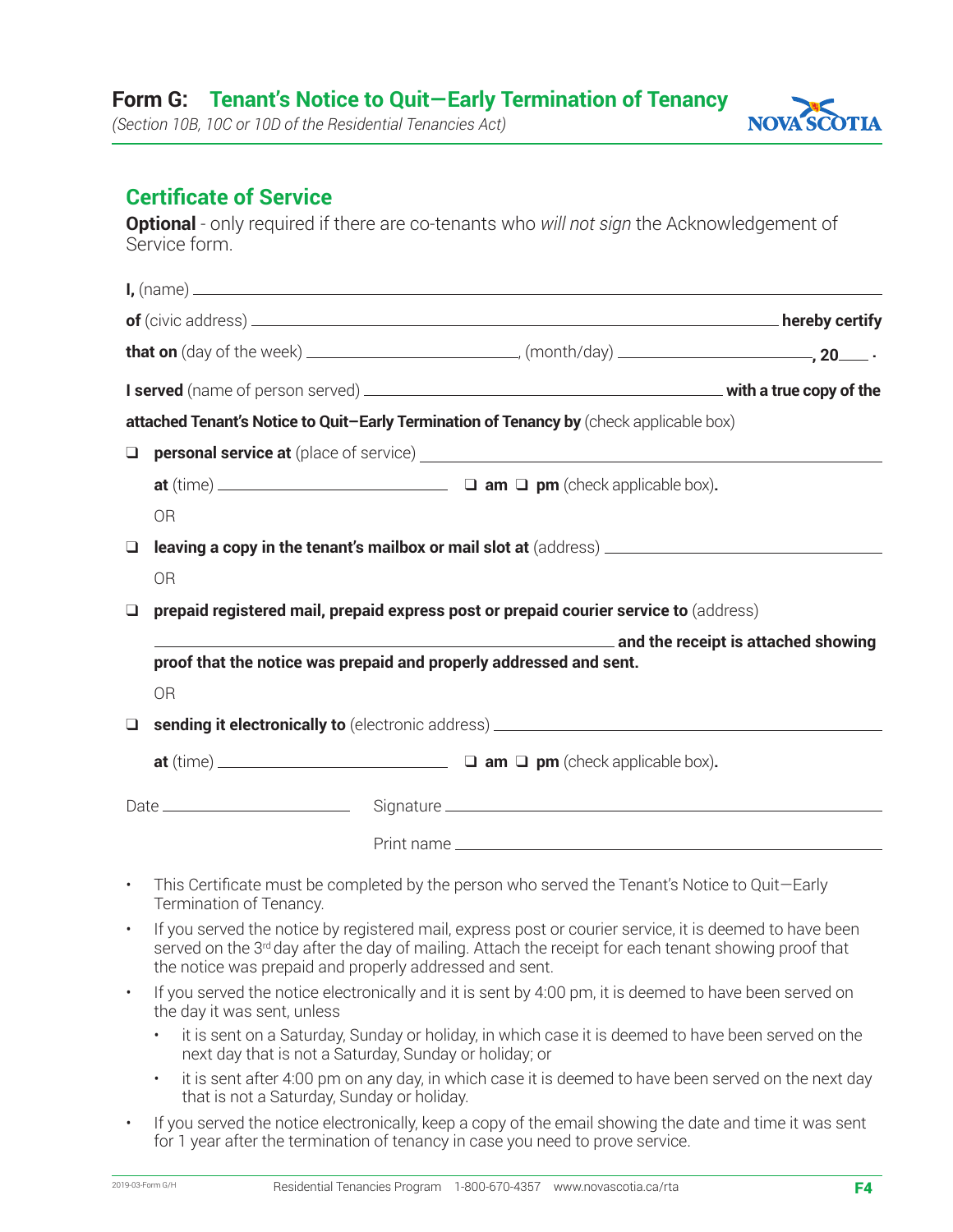# **Form H: Physician's Certificate Termination of Tenancy for**

**Health Reasons** *(Section 10B, 10C or 10D of the Residential Tenancies Act)*



| <b>Tenant to fill out this section</b>                                  |                                                                                                                                                                |                                                                                                                                                                                                                                  |  |  |  |
|-------------------------------------------------------------------------|----------------------------------------------------------------------------------------------------------------------------------------------------------------|----------------------------------------------------------------------------------------------------------------------------------------------------------------------------------------------------------------------------------|--|--|--|
|                                                                         |                                                                                                                                                                |                                                                                                                                                                                                                                  |  |  |  |
|                                                                         |                                                                                                                                                                |                                                                                                                                                                                                                                  |  |  |  |
| <b>Address of residential premises</b><br>Street number and             |                                                                                                                                                                |                                                                                                                                                                                                                                  |  |  |  |
|                                                                         |                                                                                                                                                                |                                                                                                                                                                                                                                  |  |  |  |
|                                                                         |                                                                                                                                                                |                                                                                                                                                                                                                                  |  |  |  |
|                                                                         |                                                                                                                                                                |                                                                                                                                                                                                                                  |  |  |  |
| <b>Physician to fill out this section</b>                               |                                                                                                                                                                |                                                                                                                                                                                                                                  |  |  |  |
|                                                                         | you are providing evidence that will permit your patient to terminate his or her lease.                                                                        | <b>Physician information:</b> This form requires you to certify that your patient has a significant deterioration of<br>health that prevents them from continuing to reside in their residential premises. By signing this form, |  |  |  |
|                                                                         | Early termination of the lease must be in accordance with Section 10B or 10C of the Residential Tenancies<br>Act, as printed on page F6 of this form.          |                                                                                                                                                                                                                                  |  |  |  |
|                                                                         |                                                                                                                                                                |                                                                                                                                                                                                                                  |  |  |  |
| Street number and                                                       |                                                                                                                                                                |                                                                                                                                                                                                                                  |  |  |  |
|                                                                         |                                                                                                                                                                |                                                                                                                                                                                                                                  |  |  |  |
|                                                                         |                                                                                                                                                                |                                                                                                                                                                                                                                  |  |  |  |
| deterioration of health that (check applicable box)                     |                                                                                                                                                                | I hereby certify that I have examined the above-named tenant and that s/he has suffered a significant                                                                                                                            |  |  |  |
| ❏                                                                       | has resulted in a reduction of the tenant's income so that the tenant can no longer pay<br>his/her rent in addition to the tenant's other reasonable expenses. |                                                                                                                                                                                                                                  |  |  |  |
| has resulted in the inability of the tenant to continue the lease.<br>❏ |                                                                                                                                                                |                                                                                                                                                                                                                                  |  |  |  |
| renders the residential premises inaccessible to the tenant.<br>⊔       |                                                                                                                                                                |                                                                                                                                                                                                                                  |  |  |  |
| Sign and date this form                                                 |                                                                                                                                                                |                                                                                                                                                                                                                                  |  |  |  |
|                                                                         |                                                                                                                                                                |                                                                                                                                                                                                                                  |  |  |  |
|                                                                         |                                                                                                                                                                |                                                                                                                                                                                                                                  |  |  |  |
|                                                                         |                                                                                                                                                                |                                                                                                                                                                                                                                  |  |  |  |